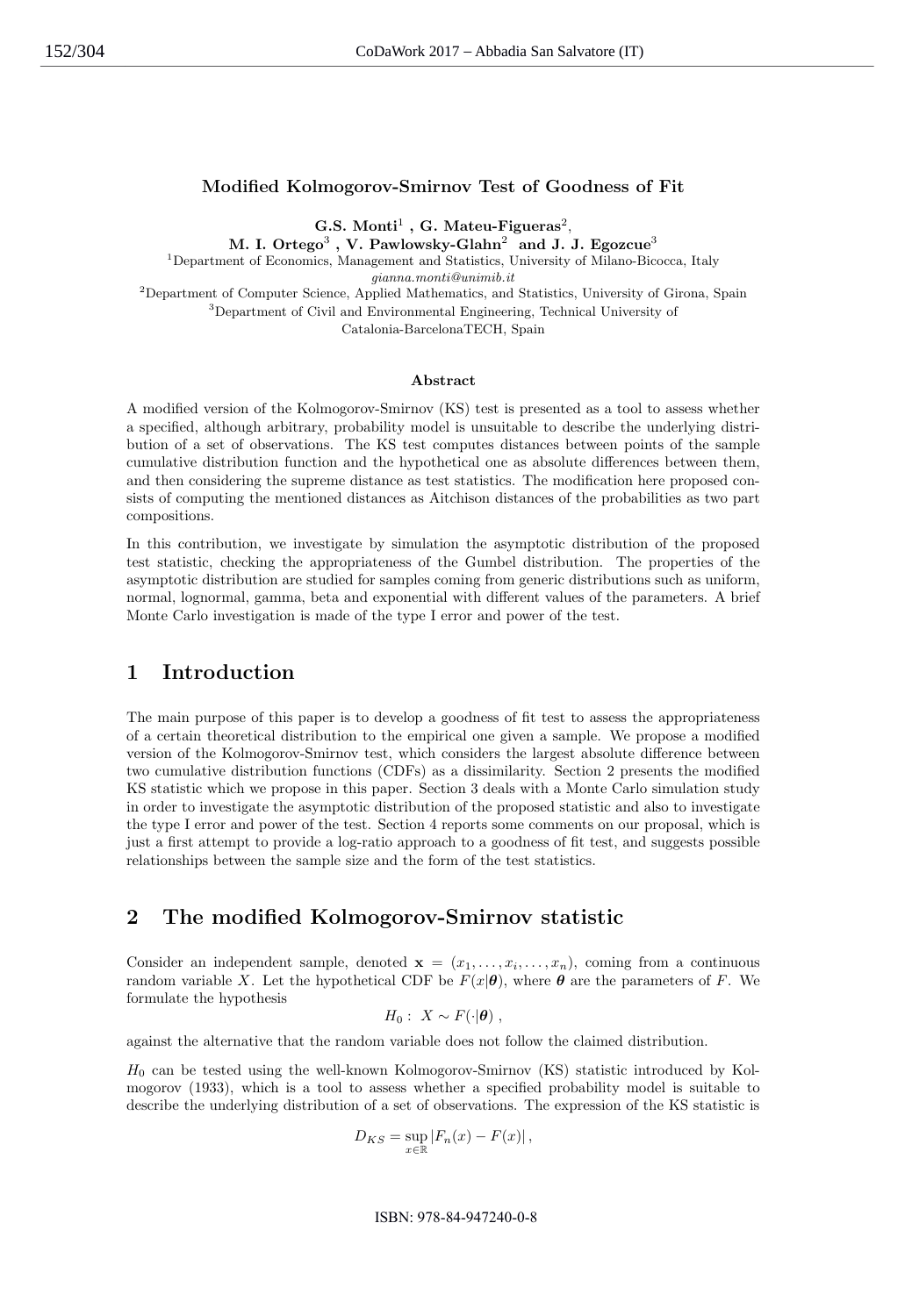where

$$
F_n(x) = \frac{1}{n} \sum_{i=1}^n \mathbf{1}\{X_i \le x\},\,
$$

is the empirical distribution function (EDF) of the sample and counts the proportion of the sample points less than or equal to x, and where  $1\{A\}$  is the indicator of event A. In the context of tests of fit the Kolmogorov-Smirnov statistic can be formulated as follows. Suppose that  $F(x)$ is a continuous distribution, to be tested as the parent distribution of a given random sample  $X_1, \ldots, X_n$ . Let  $X_{(1)}, X_{(2)}, \ldots, X_{(n)}$  be the order statistics  $(i = 1, \ldots, n)$ , and consider the largest difference at the points where the EDF is greater than  $F(x)$  and the largest difference at the points where the EDF is smaller than  $F(x)$  as

$$
D_{KS}^{+} = \max_{i=1,...,n} \left\{ \frac{i}{n} - F(X_{(i)}) \right\},\,
$$
  
\n
$$
D_{KS}^{-} = \max_{i=1,...,n} \left\{ F(X_{(i)}) - \frac{(i-1)}{n} \right\},
$$
\n(1)

then, the Kolmogorov-Smirnov statistic is

$$
D_{KS} = \max\left\{D_{KS}^+, D_{KS}^-\right\}.\tag{2}
$$

The distribution of this statistic is known, even for finite samples (Birnbaum, 1952; Darling, 1957), and tables are available (Owen, 1962; D'Agostino and Stephens, 1986).

The modification of the KS test statistics in Equation (2) proposed here consists in replacing the absolute difference between the sample and the hypothetical CDF, which is a distance between real numbers, by a suitable difference for probabilities. Probabilities, like for instance  $i/n$  and  $F(x_{(i)})$ , can be considered as two part compositions, like for instance  $(i/n, 1-i/n)$  and  $(F(x_{(i)}), 1-F(x_{(i)}))$ . In this case, a natural way of measuring the distance between probabilities is adopting the Aitchison distance (Aitchison, 1983; Aitchison et al., 2001). For 2-part compositions the Aitchison square distance between  $\mathbf{p}_1 = (p_1, 1 - p_1)$  and  $\mathbf{p}_2 = (p_2, 1 - p_2)$  is

$$
d_a^2(\mathbf{p}_1, \mathbf{p}_2) = \left(\frac{1}{\sqrt{2}} \ln \frac{p_1}{1-p_1} - \frac{1}{\sqrt{2}} \ln \frac{p_2}{1-p_2}\right)^2,
$$

which is the square difference between the logit transforms of  $p_1$  and  $p_2$  up to the factors  $1/\sqrt{2}$ . Therefore, the Aitchison distance between two probabilities,  $d_a^2(p_1, p_2)$ , can be identified with  $d_a^2(\mathbf{p}_1, \mathbf{p}_2)$ . Under this perspective, we propose to consider

$$
D_a^+ = \max_{i=1,...,n-1} \left\{ d_a\left(\frac{i}{n}, F(X_{(i)})\right) \right\},
$$
  
\n
$$
D_a^- = \max_{i=2,...,n} \left\{ d_a\left(F(X_{(i)}), \frac{(i-1)}{n}\right) \right\},
$$
\n(3)

and the modified KS statistic is

$$
D_a = \max\left\{D_a^+, D_a^-\right\}.\tag{4}
$$

Note that the ranges of the index  $i$  in Equations (3) have been modified with respect to Equation (1), thus excluding infinite distances. In fact, a probability equal to 0 or equal to 1 is always at an infinite distance of other probabilities considered as compositions.

An important property of  $D_a$  as a test statistics is that it is invariant under a reversion of the orientation of the axis of the data. This means that the CDFs  $F(x|\theta)$ ,  $i/n$ ,  $(i-1)/n$  can be substituted by  $1 - F(x|\theta)$ ,  $1 - i/n$ ,  $1 - (i - 1)/n$  respectively in Equation (3) and the value of  $D_a$ does not change. This property is not fulfilled by the KS test statistics  $D_{KS}$ .

In order to complete a practical test, the distribution of the statistic in Equation (4) needs to be studied. However, the statistic (4) is the maximum of several distances. As a consequence,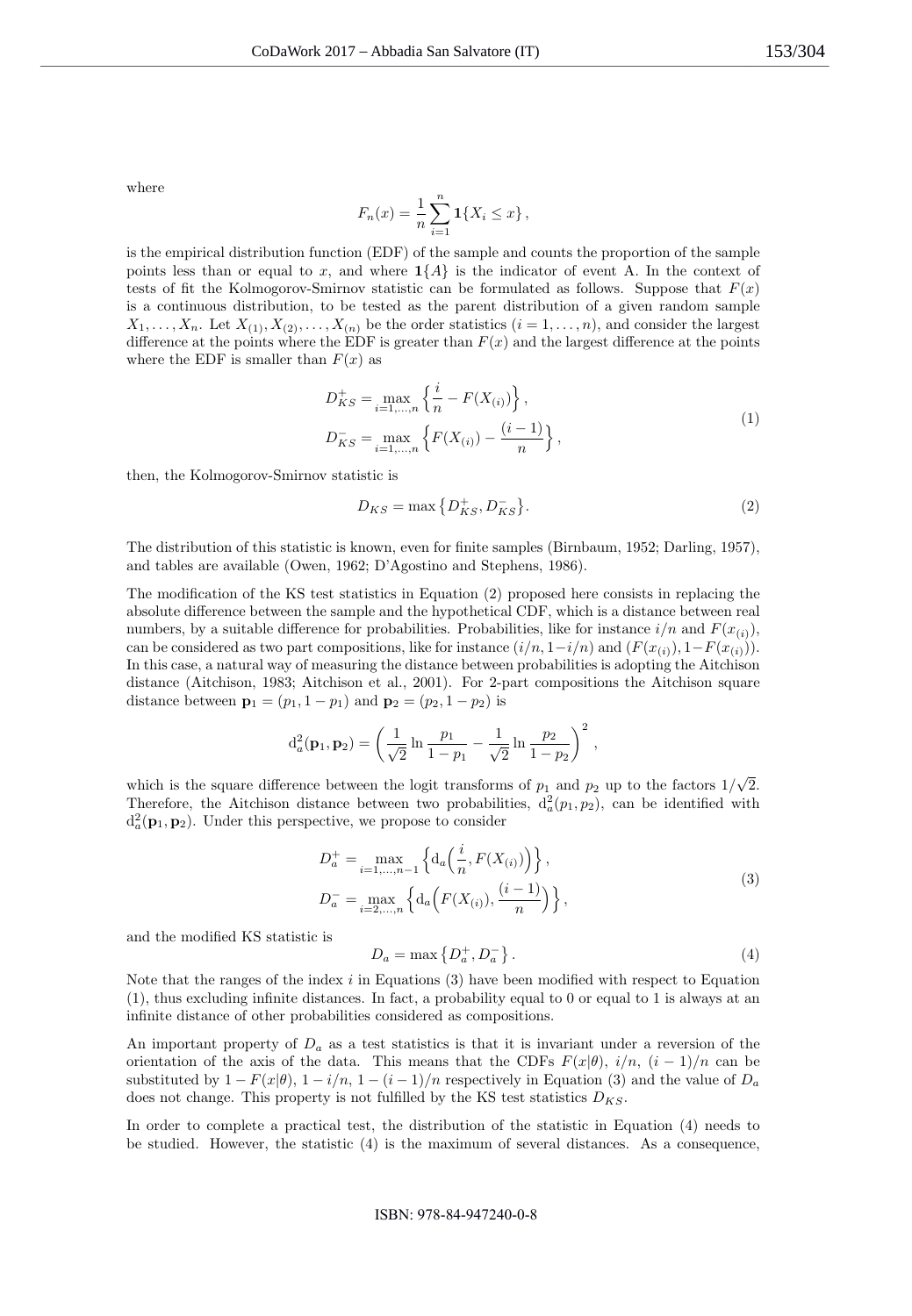the asymptotic distribution of  $D_a$  is a generalized extreme value distribution (GEVD) (Embrechts et al., 1997). GEVD applies even in the case in which there is a weak dependence between the variables from which the maximum is computed. The appropriate type of GEVD is determined by the behaviour of the upper tail of the distances. In the present case, as the support of the distances is not bounded, the Weibull type of GEVD is excluded, and as the decay of the upper tails is exponential, the asymptotic distribution of the maximum is the Gumbel distribution (GEVD with  $\xi = 0$ ) (Appendix A).

Supported by a large number of Monte Carlo simulations (not shown here), we have observed that the  $D_a$  statistic follows reasonably well a GEVD for maxima, that is,  $D_A$  asymptotically follows a Gumbel distribution (Gumbel, 1954) and its parameters approximately depend on the sample size, as shown in Section 3.

## 3 Simulation results

In order to investigate the parameters of the asymptotic distribution of the  $D_a$  statistic, we have conducted a Monte Carlo study. The Monte Carlo (MC) procedure is as follows. A case consists of a single maximum likelihood estimation of the parameters of the Gumbel distribution. This case is obtained from  $m = 500$  simulated samples coming from a given distribution with fixed sample size and parameters, i.e. we consider only the all-parameters-known case. For each case, the distribution model and the sample size are randomly selected. This is repeated for 1,000 different cases, thus obtaining 1,000 estimations of the scale and shape parameters of the Gumbel distribution fitted to  $D_a$ . To obtain robust results, in these simulations a 5% trimmed  $D_a$  statistic was used.

The considered reference models were: normal and lognormal distribution with different mean and scale parameters, uniform distribution with several supports, exponential distribution with several rates, and gamma and beta distribution with great variety in the parameters. The sample sizes were randomly selected ranging from  $n = 5$  up to  $n = 15,000$ .

Two regression models, linear and quadratic, of the 1,000 MC estimates of the Gumbel parameters,  $\mu$  (location) and  $\sigma$  (scale), were estimated against the log-size of the sample. The results are displayed in Figure 1 and in Tables 1 and 2. Using the F-test to compare both models, the



Figure 1: MC results for the Gumbel parameters. Horizontal alignment for scale parameter. Tilted alignment for location parameter. Colours indicate different distribution models. Red and blue lines represent the estimated quadratic models.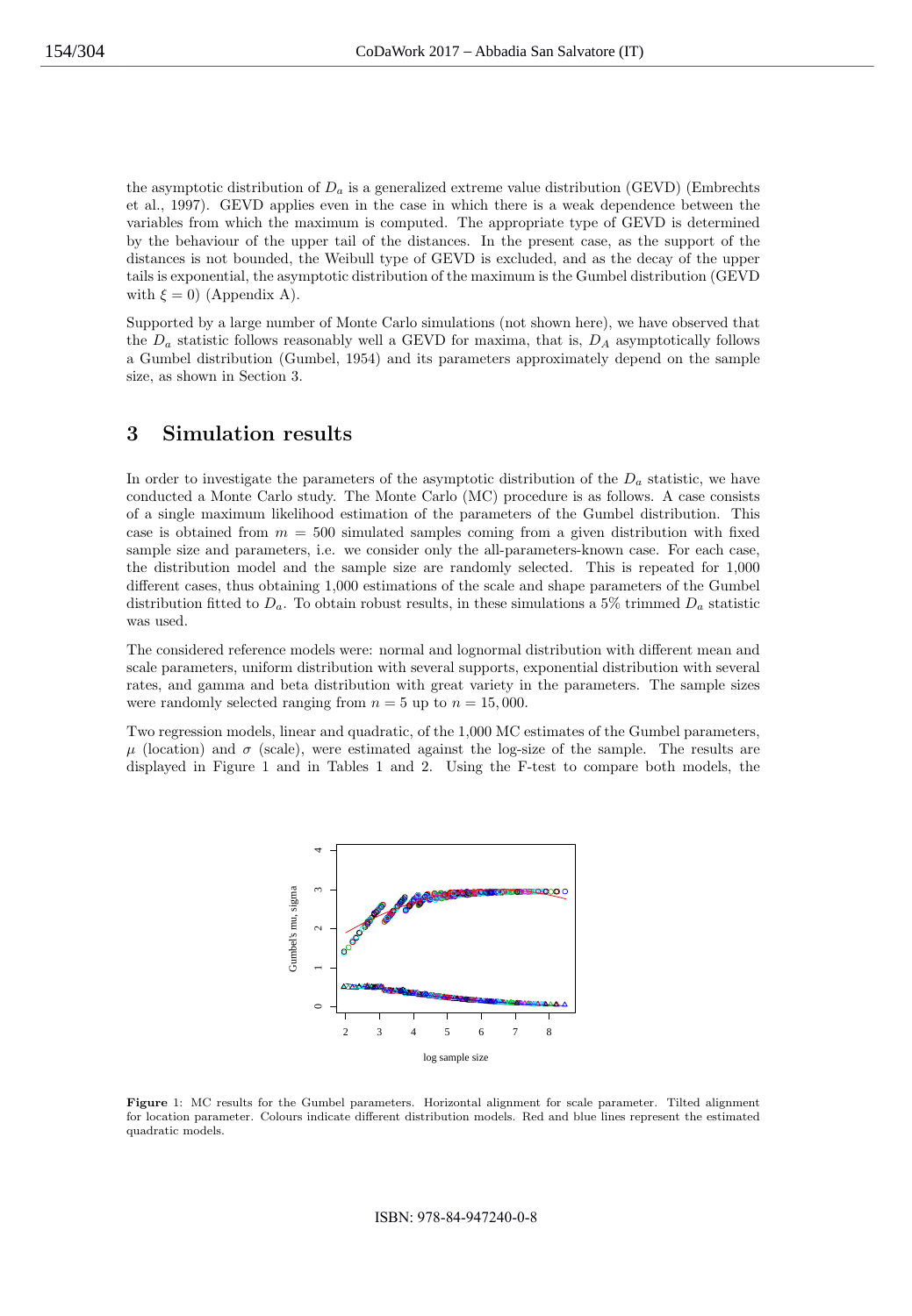quadratic appears to be better than the linear one.

Table 1: Regression output for models  $(1)$ :  $\mu = \beta_{01} + \beta_{11} \ln(n) + \varepsilon$  and  $(2)$ :  $\mu = \beta_{01} + \beta_{11} \ln(n) + \beta_{21} (\ln(n))^2 + \varepsilon$ .

|                         | Dependent variable:<br>$\mu$ |                              |  |  |
|-------------------------|------------------------------|------------------------------|--|--|
| Coefficients            |                              |                              |  |  |
|                         | (1)                          | (2)                          |  |  |
| $\beta_1$               | $0.159***$                   | $0.729***$                   |  |  |
|                         | (0.006)                      | (0.019)                      |  |  |
| $\beta_2$               |                              | $-0.057^{\ast\ast\ast}$      |  |  |
|                         |                              | (0.002)                      |  |  |
| $\beta_0$               | $1.989***$                   | $0.664***$                   |  |  |
|                         | (0.027)                      | (0.047)                      |  |  |
| Observations            | 500                          | 500                          |  |  |
| $R^2$                   | 0.628                        | 0.867                        |  |  |
| Adjusted $\mathbb{R}^2$ | 0.627                        | 0.866                        |  |  |
| Residual Std. Error     | $0.163$ (df = 498)           | $0.098$ (df = 497)           |  |  |
| F Statistic             | $840.711***$ (df = 1; 498)   | $1,619.445***$ (df = 2; 497) |  |  |
| Note:                   |                              | *p<0.1; **p<0.05; ***p<0.01  |  |  |

**Table** 2: Regression output for models  $(1)$  :  $\sigma = \beta_{02} + \beta_{12} \ln(n) + \varepsilon$  and  $(2)$  :  $\sigma = \beta_{02} + \beta_{12} \ln(n) + \beta_{22} (\ln(n))^2 + \varepsilon$ .

|                         | Dependent variable:<br>$\sigma$ |                               |  |  |
|-------------------------|---------------------------------|-------------------------------|--|--|
|                         |                                 |                               |  |  |
| Coefficients            | (1)                             | (2)                           |  |  |
| $\beta_1$               | $-0.092***$                     | $-0.185***$                   |  |  |
|                         | (0.001)                         | (0.004)                       |  |  |
| $\beta_2$               |                                 | $0.009***$                    |  |  |
|                         |                                 | (0.0004)                      |  |  |
| $\beta_0$               | $0.708***$                      | $0.926***$                    |  |  |
|                         | (0.005)                         | (0.009)                       |  |  |
| Observations            | 500                             | 500                           |  |  |
| $\mathbf{R}^2$          | 0.947                           | 0.977                         |  |  |
| Adjusted $\mathbb{R}^2$ | 0.947                           | 0.977                         |  |  |
| Residual Std. Error     | $0.029$ (df = 498)              | $0.019$ (df = 497)            |  |  |
| F Statistic             | $8,947.071***$ (df = 1; 498)    | $10,484.430***$ (df = 2; 497) |  |  |
| Note:                   |                                 | *p<0.1; **p<0.05; ***p<0.01   |  |  |

A brief Monte Carlo investigation was made on the size (type I error) and on the power of the test. 5,000 samples of size  $n = 30, 50, 100$  were drawn from each of several distributions. The probability of rejection using the modified Kolmogorov-Smirnov test (Tables 3 and 4) was determined. Results

#### ISBN: 978-84-947240-0-8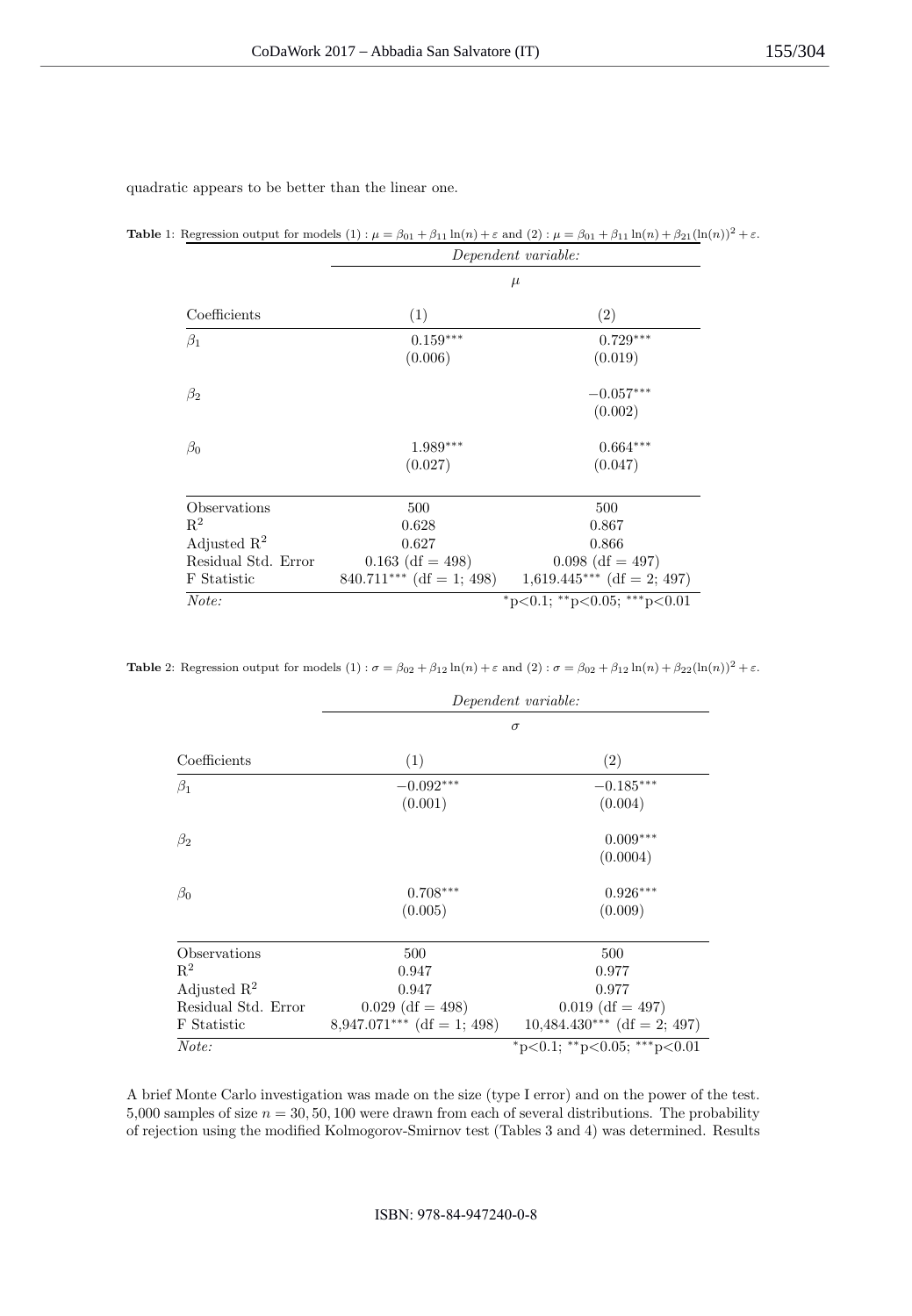in Table 3 show a low conservative test in the sense that the actual significance level would be much greater than that given by the table, especially when the sample size is small.

**Table** 3: Probability of rejecting the null hypothesis using  $D_a$  (trim 5%) statistic with different sample sizes n. The numbers are the result of Monte Carlo simulations with 5,000 samples for each distribution.

| Underlying distribution | Critical Level $\alpha$ | $n=30$ | $n=50$ | $n = 100$ |
|-------------------------|-------------------------|--------|--------|-----------|
| N(0,1)                  | 0.05                    | 0.0268 | 0.0242 | 0.0310    |
| N(0,1)                  | 0.1                     | 0.0644 | 0.0664 | 0.0964    |
| Unif(1,2)               | 0.05                    | 0.0244 | 0.0232 | 0.0362    |
| Unif(1,2)               | 0.1                     | 0.0706 | 0.0704 | 0.1024    |
| Gamma(3,5)              | 0.05                    | 0.0236 | 0.0276 | 0.0392    |
| Gamma(3,5)              | 0.1                     | 0.0674 | 0.0730 | 0.0996    |
| Beta(2,3)               | 0.05                    | 0.0258 | 0.0272 | 0.0382    |
| Beta(2,3)               | 0.1                     | 0.0686 | 0.0732 | 0.0974    |

**Table** 4: Probability of rejecting hypothesis of Standard Normal distribution using  $D_a$  (trim 5%) statistic with different sample sizes  $n$ . The numbers are the result of Monte Carlo simulations with  $5,000$  samples for each distribution.

| Underlying distribution   | Critical Level $\alpha$ | $n=30$ | $n=50$ | $n = 100$ |
|---------------------------|-------------------------|--------|--------|-----------|
| N(0, 4)                   | 0.05                    | 0.9232 | 0.9876 | 1.0000    |
|                           | 0.1                     | 0.9652 | 0.9962 | 1.0000    |
| Student's $t$ , 3 d.f.    | 0.05                    | 0.4034 | 0.5360 | 0.8124    |
|                           | 0.1                     | 0.5274 | 0.6628 | 0.8992    |
| $Exponential, rate=1$     | 0.05                    | 0.6122 | 0.8002 | 0.9792    |
|                           | 0.1                     | 0.7276 | 0.8898 | 0.9922    |
| $Gamma, shape = rate = 1$ | 0.05                    | 0.6160 | 0.8018 | 0.9788    |
|                           | 0.1                     | 0.7398 | 0.8908 | 0.9936    |

# 4 Discussion

In this contribution we have proposed a modified version of the KS statistic. Although the test can be very useful in univariate statistics, the use in bivariate situations may be important, particularly to test goodness of fit for copulas. However, our proposal is just a first tentative to provide a logratio approach to a goodness of fit test, and to suggest possible relationships between the sample size and the form of the test statistics. Further studies are required to arrive at any definitive conclusions.

# Acknowledgements

Research partially financially supported by the Italian Ministry of University and Research, FAR (Fondi di Ateneo per la Ricerca) 2015. The authors also gratefully acknowledge support by the Spanish Ministry of Education and Science under project 'CODA-RETOS' (Ref. MTM2015-65016- C2-1 (2)-R (MINECO/FEDER, UE)) and by the Agència de Gestió d'Ajuts Universitaris i de Recerca of the Generalitat de Catalunya under project 'COSDA' (Ref. 2014SGR551).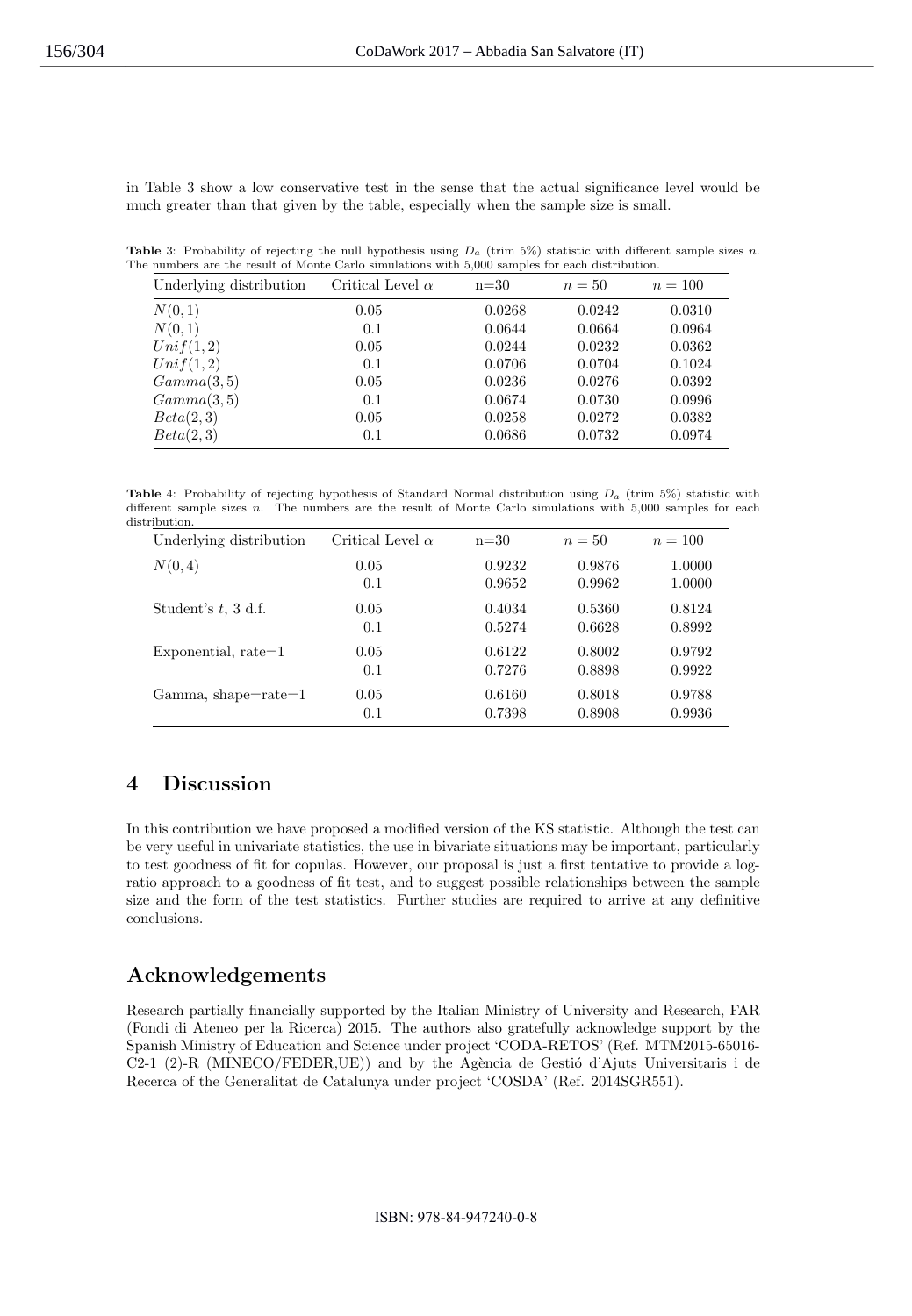### **REFERENCES**

Aitchison, J. (1983). Principal component analysis of compositional data. Biometrika  $\gamma_0(1)$ , 57–65.

- Aitchison, J., C. Barceló-Vidal, A. Martín-Fernández, and V. Pawlowsky-Glahn (2001). Reply to letter to the editor by S. Rehder and U. Zier on Logratio analysis and compositional distance. Mathematical Geology 33 (7), 849–860.
- Birnbaum, Z. W. (1952). Numerical tabulation of the distribution of kolmogorov's statistic for finite sample size. Journal of the American Statistical Association  $\frac{1}{2}(259)$ , 425–441.
- Castillo, E. (1988). Extreme Value Theory in Engineering. Statistical Modeling and Decision Science. San Diego, Ca. (USA): Academic Press.
- Castillo, E., A. Hadi, N. Balakrishnan, and J. Sarabia (2004). Extreme value and related models with Applications in Engineering and Science. London, GB: Wiley. 384 p.
- D'Agostino, R. and M. Stephens (1986). Goodness-of-fit Techniques. Statistics, textbooks and monographs. New York (USA): Marcel Dekker, INC.
- Darling, D. A. (1957). The kolmogorov-smirnov, cramer-von mises tests. The Annals of Mathematical Statistics 28 (4), 823–838.
- Embrechts, P., C. Kloppelberg, and T. Mikosch (1997). Modelling extremal values. Springer Verlag, Berlin.
- Gumbel, E. (1954). Statistical theory of extreme values and some practical applications, Volume 33. U.S. Department of Commerce, National Bureau of Standards, Applied Mathematics Series. (1st ed.).
- Kolmogorov, A. (1933). Sulla determinazione empirica di una legge di distribuzione. Giornale dell'Istituto Italiano degli Attuari 4, 83–91.
- Kotz, S. and S. Nadarajah (2000). Extreme value distributions. Theory and applications. London, GB: Imperial College Press. 185 p.
- Owen, D. (1962). A Handbook of Statistical Tables. Addison-Wesley, Reading, Mass.

# A The Gumbel Distribution

The material in this appendix is well known and can be found in Embrechts et al. (1997) or in Castillo (1988), among others. The generalized extreme value distribution (GEVD) has the expression (Von Mises-Jenkinson formula; Embrechts et al. (1997); Castillo et al. (2004); Kotz and Nadarajah (2000))

$$
F_Z(z|\mu,\sigma,\xi) = \exp\left[-\left(1+\xi\left(\frac{z-\mu}{\sigma}\right)\right)^{-1/\xi}\right], \ 1+\frac{\xi}{\sigma}(z-\mu) > 0,
$$
\n(5)

where  $\mu$  is a location parameter,  $\sigma$  is a scale parameter and  $\xi$  is a shape parameter. Parameters  $\mu$ and  $\xi$  have support on the whole real line, and  $\sigma$  is positive. The values of the shape parameter ξ define the three families of asymptotic distribution: Weibull for  $\xi < 0$ , Fréchet for  $\xi > 0$  and Gumbel in the limit case  $\xi = 0$ .

In particular, if  $\xi = 0$  (Gumbel distribution), the expression (5) has the limit form

$$
F_Z(z|\mu, \sigma, \xi = 0) = \exp\left[-\exp\left(-\frac{z-\mu}{\sigma}\right)\right], \ z \in \mathbb{R}.
$$
 (6)

ISBN: 978-84-947240-0-8